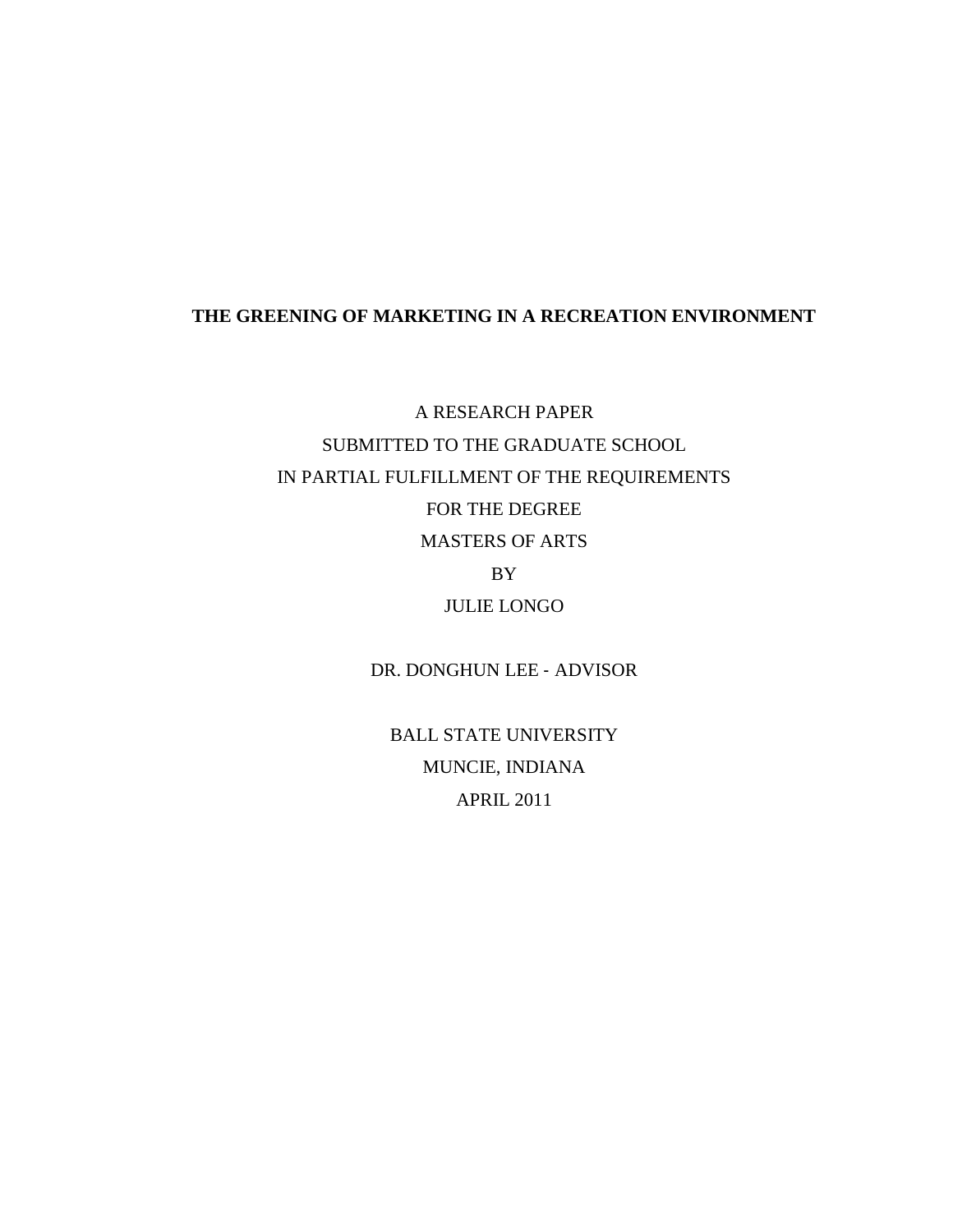## **Abstract**

**RESEARCH PAPER:** The Greening of Marketing in a Recreation Environment **STUDENT:** Julie Longo **DEGREE:** Master of Arts **COLLEGE:** Physical Education, Sport Administration (Higher Education) **DATE:** April 2011

## **PAGES:** 10

No matter where you look, whether it is businesses, neighborhoods, or schools, individuals are finding ways to change their everyday lives to become more environmentally aware. The same holds true for marketing tactics and facility designs for recreation department among universities. Colleges and universities have been encouraged to rethink their existing procedures and processes to see if there is anything they can change to help the environment. Universities have realized that sustainable design projects are the most desirable and are the best decision for the institutions longterm finances (Kennedy, 2010). Facilities that have not jumped aboard the green train need to at least understand the reason why going green is a positive path to take. If you are debating on whether to go green or not, the average school that is completely green saves 33% on energy and 32% on water bills annually (Whelan, 2007). With the research conducted and from work experience, this study attempts to show the most current and popular trends to "go green" in a recreation facility at a university.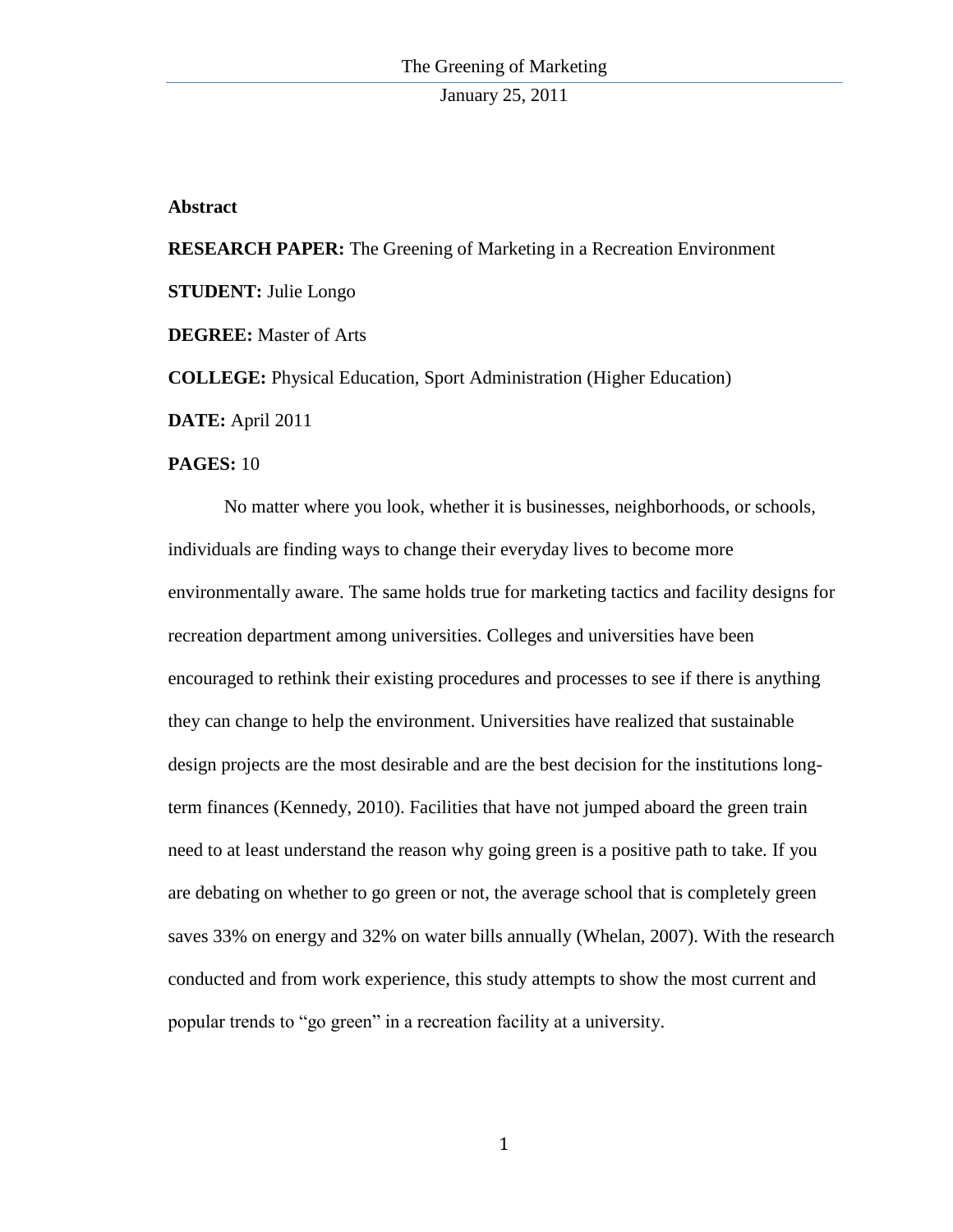January 25, 2011

The greening of marketing in a recreation environment **Background Information**

Today, an education alone will not get you a job over another candidate. Showing you can balance a job, your school work and participation in activities will make you a more appealing prospect. When students are choosing a university to attend for their education, the extracurricular activities that the university has to offer are a major factor. Therefore the quality of the campus recreation facility has now become one aspect in their decisionmaking. Forty years ago, recreation facilities were said to be of the highest architectural stature for years to come (Kampf, 2010). That has all changed now with the students demanding that facilities be state-of-the-art with quality programs to participate in, for example intramurals, fitness classes, club sport, and extramural, versus just the traditional "drop-in" recreation areas (Kampf, 2010). By the same token, when directors of recreation facilities meet with building contractors, they aren"t just configuring square footage and designing floor plans; they are discussing "green" concepts to make the facility environmentally friendly to the campus and more welcoming to the students.

Sustainability and going green are common terms known around businesses and society. The definition of going green is "tending to preserve environmental quality (as by being recyclable, biodegradable, or nonpolluting)." Similar to going green, sustainability "is of, relating to or being a method of harvesting or using a resource so that the resource is not depleted or permanently damaged" (Merriam-Webster, 2011). For the purpose of the current study, the definition of going green is the changes a recreation center has done in a way to reduce costs and become more environmentally friendly. Sustainability will be the use of better resources to create a cost efficient environment.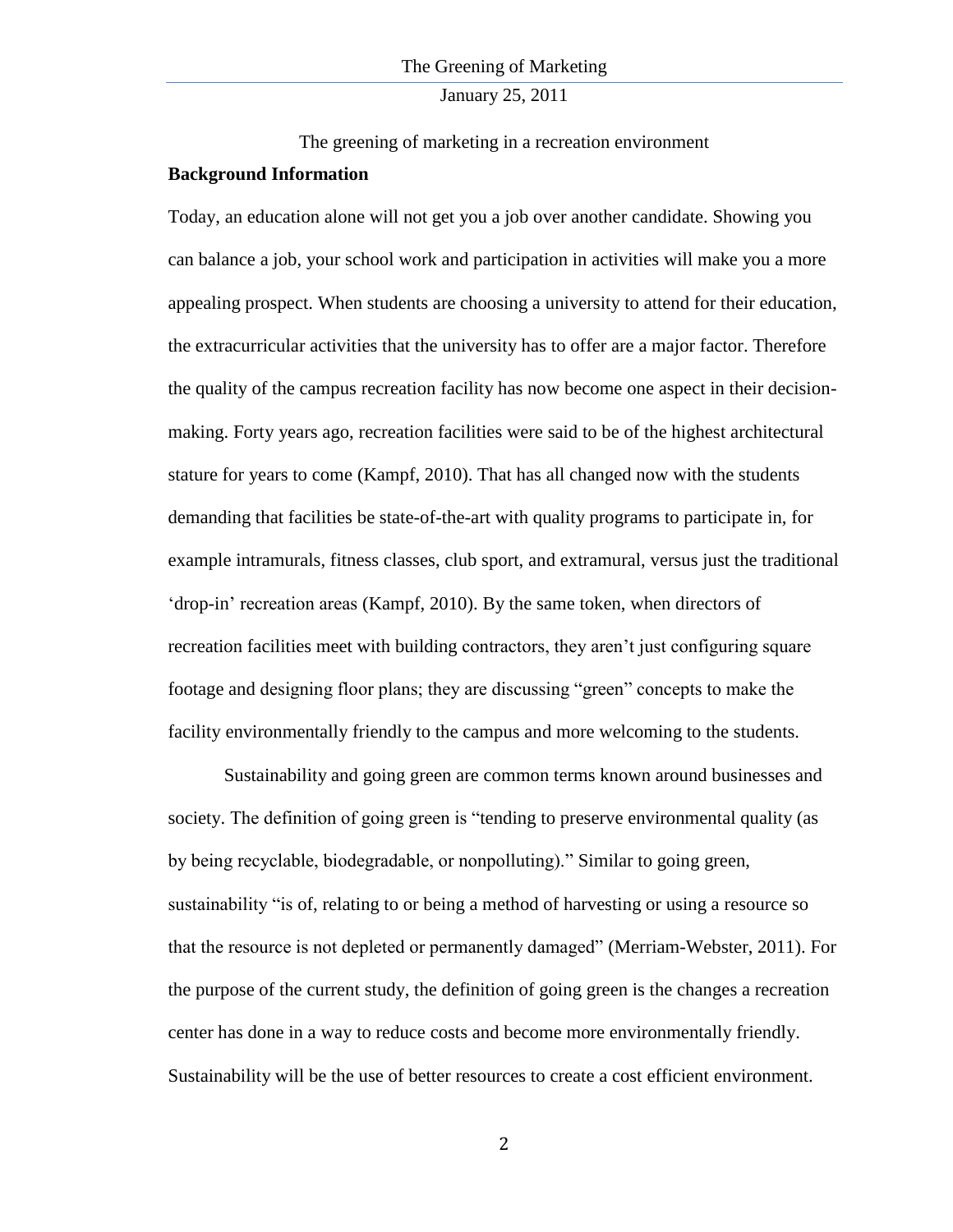## January 25, 2011

Recreation centers are redesigning, renovating, and rebuilding to incorporate the green concept from the fitness equipment selected, marketing tactics, environmental changes, to the basic design of the facility. Multiple factors tie into why a recreation center should either update their existing practices or plan on decreased participation, whether it is to save money for the facility or attract more patrons to use it on a regular basis. Universities across the country are developing and sharing ways to go green via shifting traditional stationaries to electronic (e.g., utilizing electronic resources instead of printing and sending out flyers and brochures) to help other campuses stay current. Below are ways that universities have changed their processes to become more sustainable.

Recreation centers are not a facility to build if you are hoping to have small energy bills. San Diego State University"s recreation center"s average annual energy bill is \$300,000. By making small changes, that 10-15% decrease in a bill is a tremendous savings. SDSU's Aquatic Center has a roof consisting of 5,000 solar panels that are used to heat the pool, costing \$100,000 to install. Not even a year after construction, the solar panels have practically paid for themselves by the amount of money saved on energy bills (Steinbach, 2008). According to Smart Money, a financial website, switching from conventional incandescent to compact fluorescent light bulbs, a typical household of five can save an average of \$270 a year (Scherzer, 2008). If a house of five can save that much, just imagine how much a recreation center that hosts thousands of patrons a day could save? It is harder to market these green products to consumers because of their cost. The fluorescent light bulbs mentioned above are quite costly, but the purchaser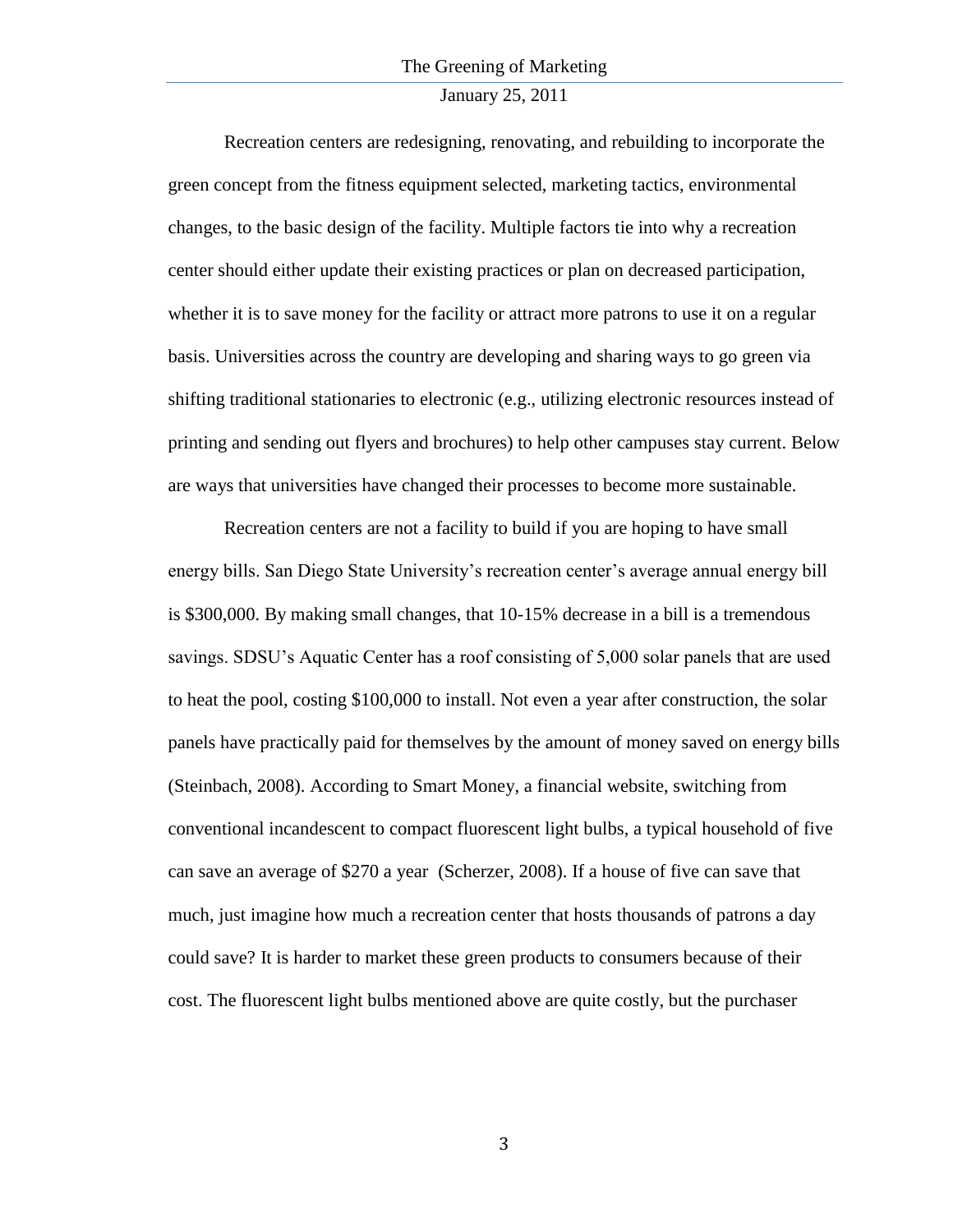needs to realize that over time, the intensity of results they will get from their purchase will be worth it in the long run (Gordon, 2008).

Universities have strayed away from building a new facility because of an obvious reason: funding. Ball State University in Muncie, Indiana is an example of how expensive it is to build a new facility. This expansion and renovation cost BSU \$39 million to add on 200,000 square feet. In this project they added a 5-court gym, 3-level fitness room, indoor turf field, 34-foot climbing wall, outdoor pursuit's center, and new office spaces (Services, 2011). However, the economy is not going in the best direction for every university to be asking for money from the government to help with paying for a construction project. Therefore, student fees are major resource that universities have been obtaining their money from to make these amazing facilities.

According to Kampf (2010), 55% of public institutions and 63% of large institutions use a dedicated student fee to fund the construction of a new facility in the last three years. Students at the University of Georgia agreed and put forth a petition to pay a \$3 a semester "green-fee" to help fund the sustainable project at their facility (Kennedy, 2010). With these funds, University of Georgia expects to generate around \$150,000 in 1-year. Ball State University increased the student's recreation fees from \$45 a semester in the 2009-2010 school years to \$90 a semester in 2010-2011 school year. Of the 22,083 students enrolled in the fall of 2010, the 18,183 on-campus students who were automatically charged the fee contributed around \$1,636,470 in just that semester (Ball State University, 2010).This is not including the amount of money invested by the faculty, staff, or alumni members who wanted to use the facility as well. Instead of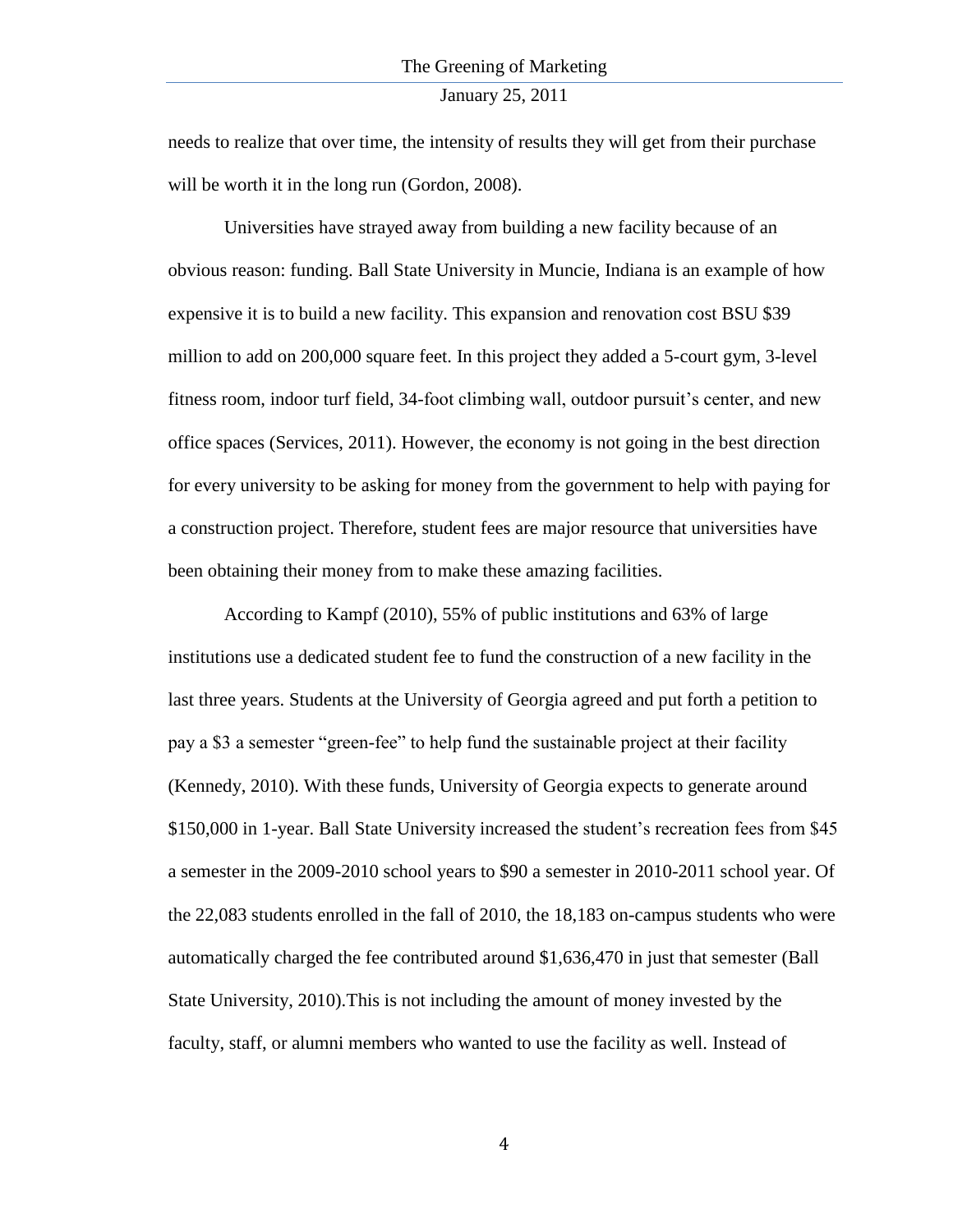focusing on the fees, patrons are enjoying the architectural, environmentally friendly and

technological aspects that the facility brings to campus and to their well-being.

# **Purpose of Study**

The purpose of this research paper is to help recreation centers understand the importance

of going green and different ways they can implement green strategies into their daily

routines. Some questions that were brought up in the process of developing this paper are

as follows:

- 1. Does your campus have a Recreation Center?
- 2. When was your current facility constructed, and did you make any changes to your design and/or selection of material and products to "go green"?
- 3. Is any of your fitness equipment eco-friendly?
- 4. Do you do internal marketing?
- 5. How much do you spend in producing print material each fiscal year?
- 6. Do you currently use soy ink cartridges?
- 7. What methods of marketing has your department done to eliminate the use of paper in your processed?
- 8. In what ways does your recreation facility help in the movement to recycle more?
- 9. Have you ever participated in a going green competition with other departments or universities?
- 10. Does your university support a going green campaign?
- 11. Why, if at all, is going green important to your university and recreation center
- 12. Does your recreation center have a person or team in charge of producing green campaigns to incorporate
- 13. How do you involve campus organizations in helping your recreation center go green?

# **Review of Literature**

Dating back to the 1970s when the United States suffered a traumatic oil spill, this

sustainability phenomenon started its spread (Go green with green living, 2007). To gain

the interest of the rest of society, a nationally recognized day was created to focus on

going green: Earth Day. The first Earth Day began on April 20, 1970 (Nelson, 1980). The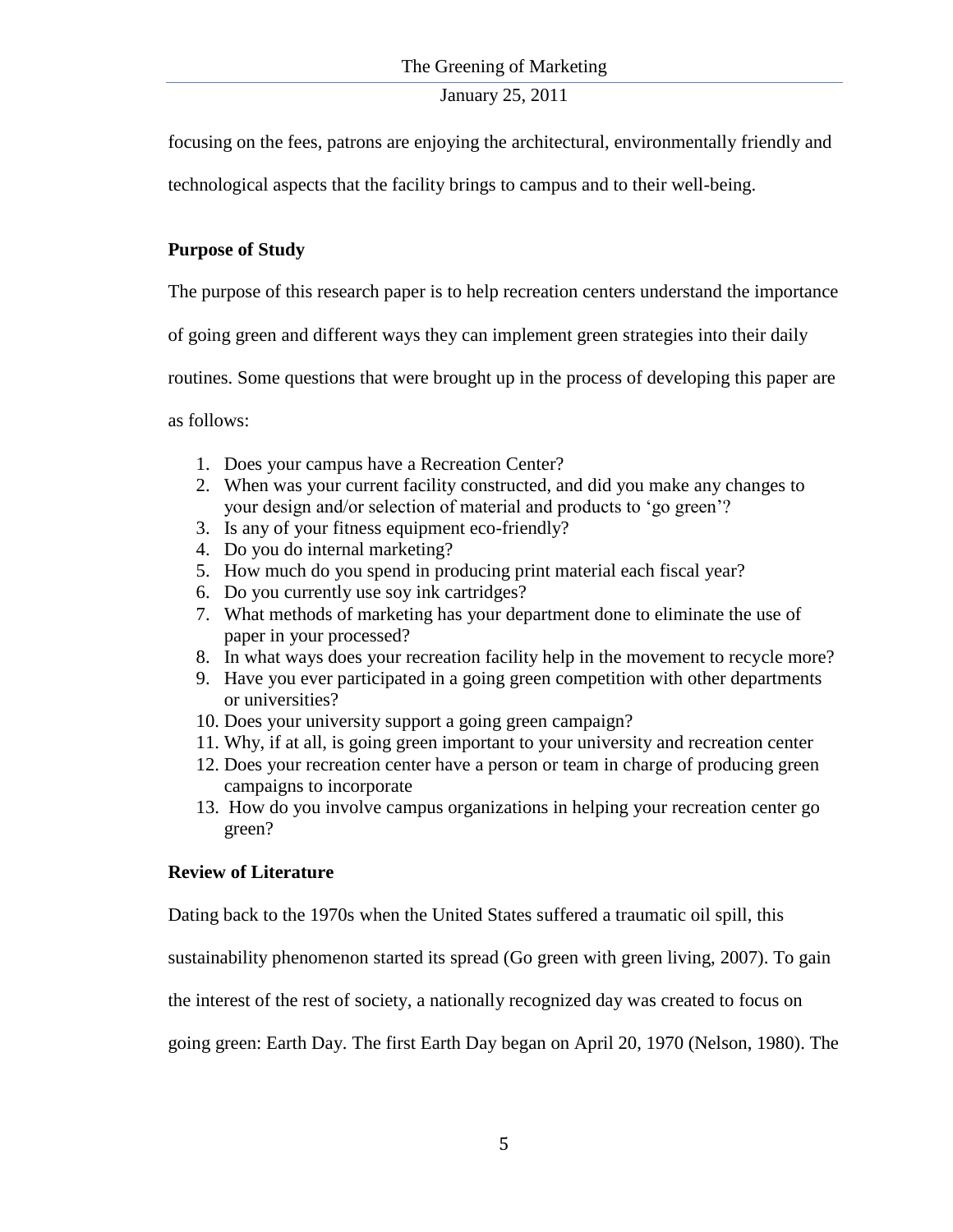## January 25, 2011

amount trash that Americans throw away each year instead of recycle is amazing. Americans throw away 25 billion Styrofoam coffee cups each year and 2.5 million plastic beverage bottles every single hour (Look Great, Lose Weight, Save Money, 2010). But recycling is not the only way to go green; it goes far beyond that.

Recreation Centers have recently incorporated sustainability into their facilities within the past 20 years (Kampf, 2010). There is a phrase that says, "you get what you paid for." Construction committees that used to be assembled of the Baby Boomers felt that society should build facilities quick and cheap (Kennedy, 2007). However, plan managers of facilities often express their concern of high cost of operating and maintaining the facility that is built on time deadline versus quality deadline. Having a facility that lasts longer and in better condition is more important than a building that is put up in half the time. But, by implementing green designs into your facility, you are not only focusing on the long-term well-being of your staff, students and university, but also the community and the Earth itself (Kennedy, 2007).

The Student Recreation Complex at Arizona State University has made changes to their lighting in order to save money. They have decided to only light their outdoor facilities when in use. As for the types of blubs they use, the choice of light bulbs was all high-efficiency florescent lights. The T5 blubs that they use are 40% more energy efficient, run cooler, provide a ven light spread, have a longer bulb life and can turn on and off with limited cool-down or warm up time (Student Recreation Complex, 2010). By the University of California adjusting the time that the custodial crew comes in to clean their Recreation Center to their open recreation hours, they approached a 25%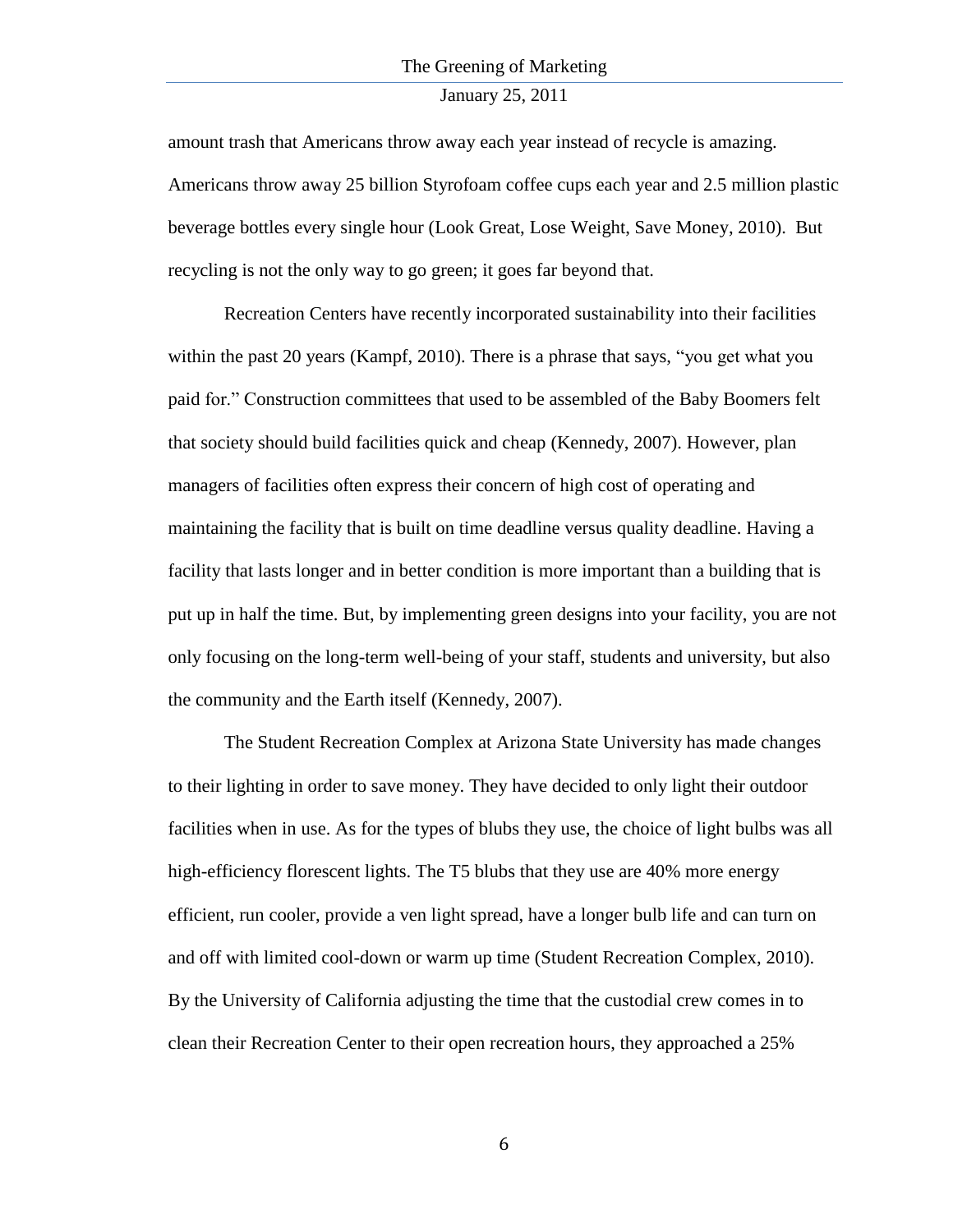## January 25, 2011

savings on their energy bill. To get the support of the staff, California has offered a towel-locker membership to those individuals who find alternative ways of transportation to work versus driving (Steinbach, 2008). By providing incentives to individuals, they are more motivated to participate in the going green challenges that their university has implemented. In a typical office building, electronics such as computers and imaging equipment, consume 26 percent of the energy used. By using energy-efficient products that meet the U.S. Energy Star standard could reduce an office's energy consumption up to 40 percent (Case, 2007). These are a few examples of how to reduce your energy consumption by changing your ways to a sustainable use.

The fitness center is a room in the recreation center that can be a big focus in going green. Manufactures are creating equipment that helps make this even easier for facilities. Woodway, a popular fitness equipment company, have created the EcoMill, a treadmill that is all green and manually powered. By using no electricity, the EcoMill generates power by the user while they exercise (Woodway, 2010). The University of North Texas's recreation center has claimed to be the largest human power plant. They have implemented 36 elliptical machines that generate energy as they work out. A typical 30-minute workout could power a laptop computer for one hour, power a television for 10 minutes, or burn a light bulb for two-and-a half hours (Denmon, 2010). A bonus to this specific elliptical is that with the airflow that is generated from the machine running reduces the air conditioning bills for the facility.

A room that may go unnoticed when developing ideas of things to transform is the bathrooms. By purchasing motion activated hand sanitizer stations, hands free towel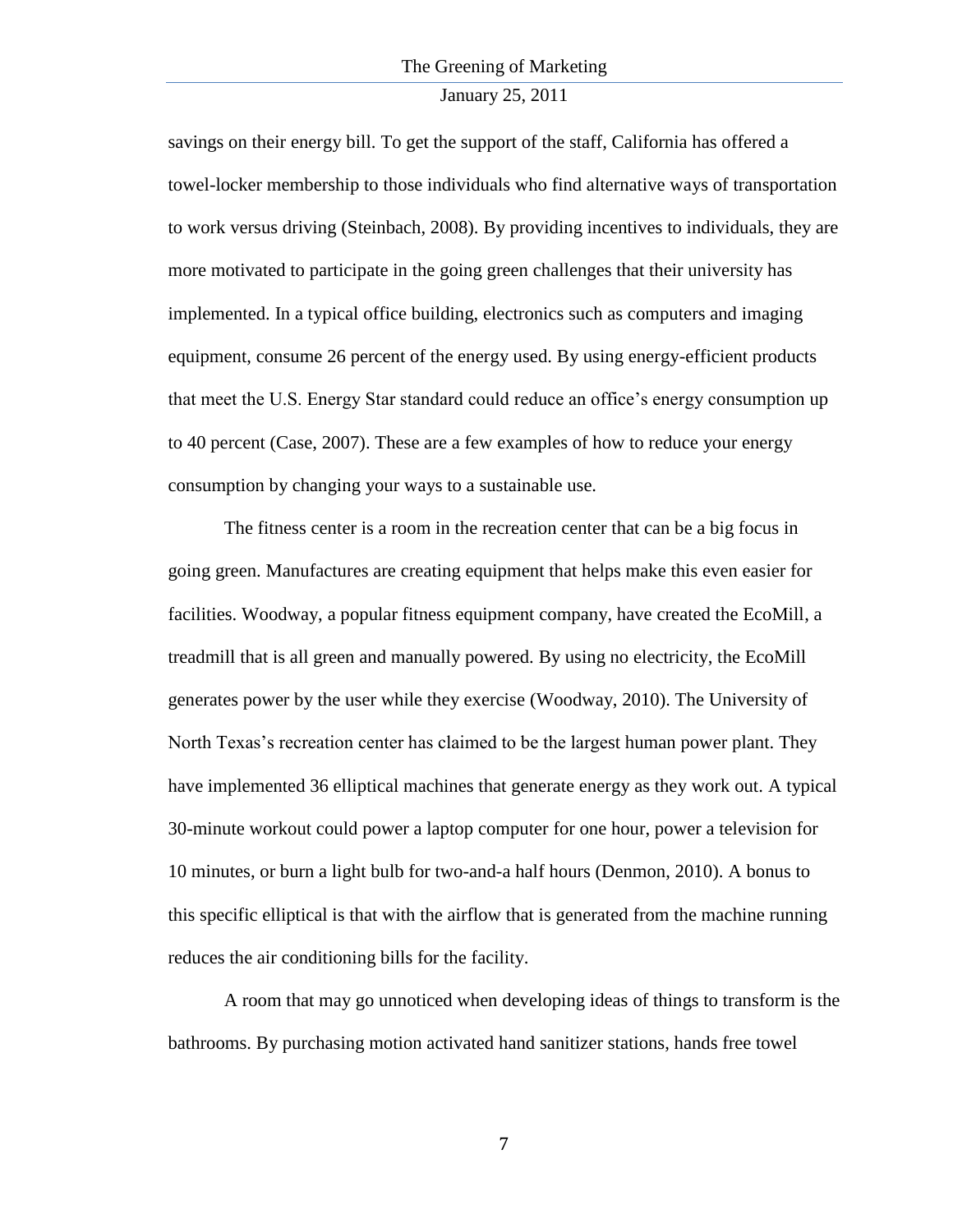## January 25, 2011

dispensers and water faucets in bathrooms will reduce the number of things that patrons actually have to touch, thus reducing the number of germs spread. These motion activated faucets and towel dispensers also save money for the department because only the necessary amount of paper towel is disbursed to individuals and the water is not accidentally left on if a patron leaves without turning it off. Even considering the direction the water flushes in the toilets can be affective. By having the water flush up for liquid waste and down for solid waste can reduce your water bill and save water for the facility (Dabbs, 2010).

For safety precautions, drinking fountain stations are required in a facility, especially in a recreation center. By changing your typical water fountain to a hands-free Hydration Station, you can reduce the number of plastic bottles used daily. Every time someone uses the station to fill up his or her own personal water bottle, the fountain has a counter to show that individual exactly how many plastic bottles have been saved. Southern Illinois University Carbondale has implemented this water station and saved more than 3,000 plastic bottles within the first month (Schneider, 2010).

There are other options for the department or campus if they cannot afford to redesign or renovate the facility. The office is one place to start. With the access to technology today, almost every staff member has a computer to use. By turning off the computer screens when there is no one in the office can reduce the total energy bill. Individuals having their own printers, coffee pots, or even microwaves can also shoot that bill sky high. Eliminating personal appliances for each person will reduce that bill as well (Marsan, 2007).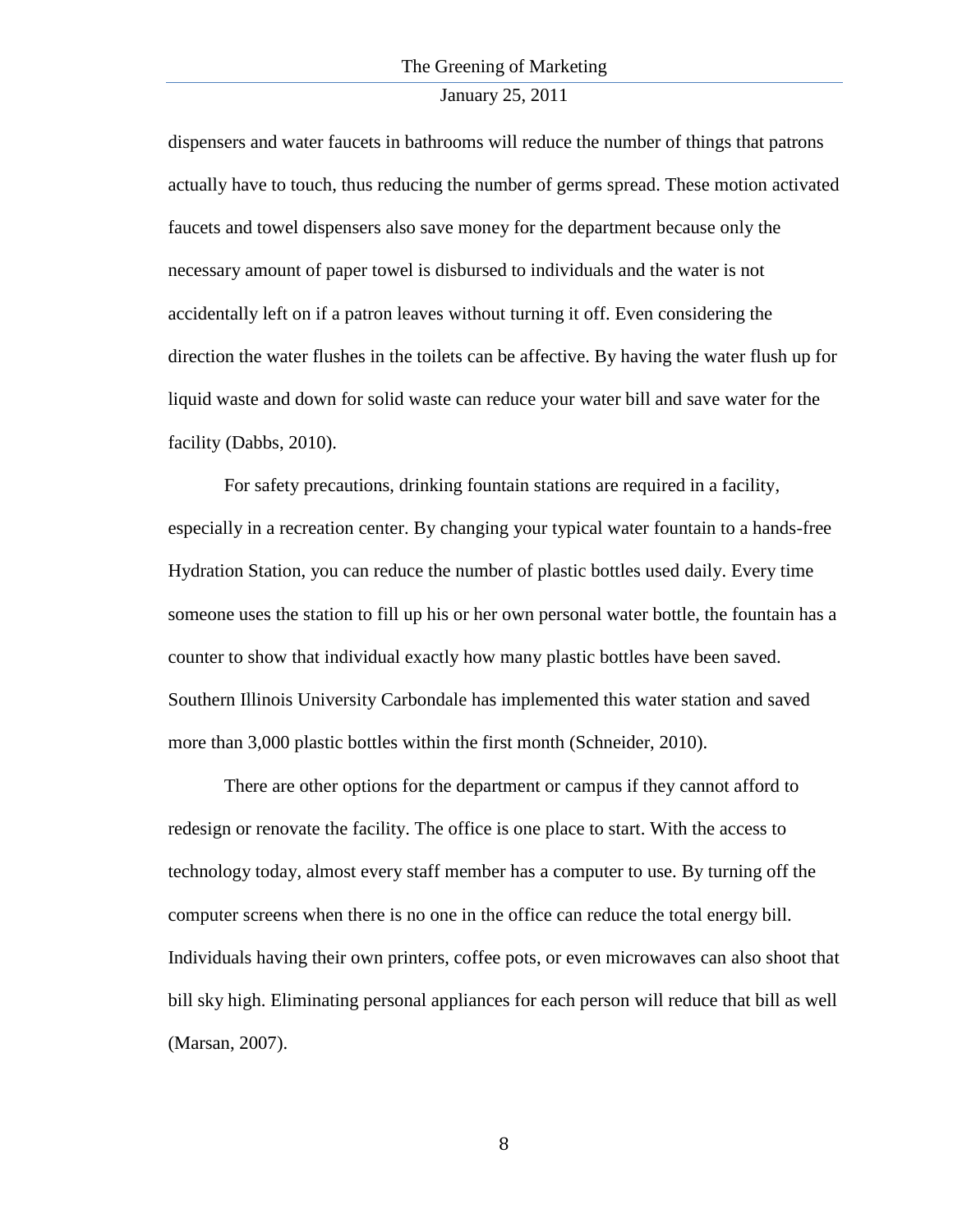## January 25, 2011

Re-designing and renovating a facility are not the only ways to improve its sustainability. To promote your programs and the facility in general, you have to do some marketing. Marketing includes flyers, brochures, registration forms for programs, posters, and more. By adjusting how a recreation center conducts it"s marketing can reduce the amount it costs to run that marketing program, overall decreasing the department"s total expenses. Below are examples of how universities and businesses around the country have performed changes in their marketing techniques that have created a dramatic effect on their budget, perspective from the community and the campus.

Florida Atlantic University"s Recreation director, Rob Frey, said "if I have to print more than one page of a non-official document from my printer, I use the two- or four-pages-to-a-page command, and I have recommended my staff do the same." FAU has made it a regulation that all photocopiers be converted to double-sided printing (Steinbach, 2008). Maine"s Hunt encourages their staff to use recycled paper. If only one side of the paper is used, it has to be recycled. Western Illinois University used to print hundreds of guides for their students about the Intramurals they had going on, but now they have posted the information online (Steinbach, 2008). The University of Illinois at Urbana-Champaign has not gone completely paperless for their marketing materials in their Recreation Center but they do print their semester guides, aquatic brochures and ice skating brochures on recycled paper (University of Illinois at Urbana-Champaign, 2010). National Recreation and Parks Association (NRPA) president Jodie Adams mentioned that they only purchase copy paper that is made from 30% postconsumer waste (Adams, 2009).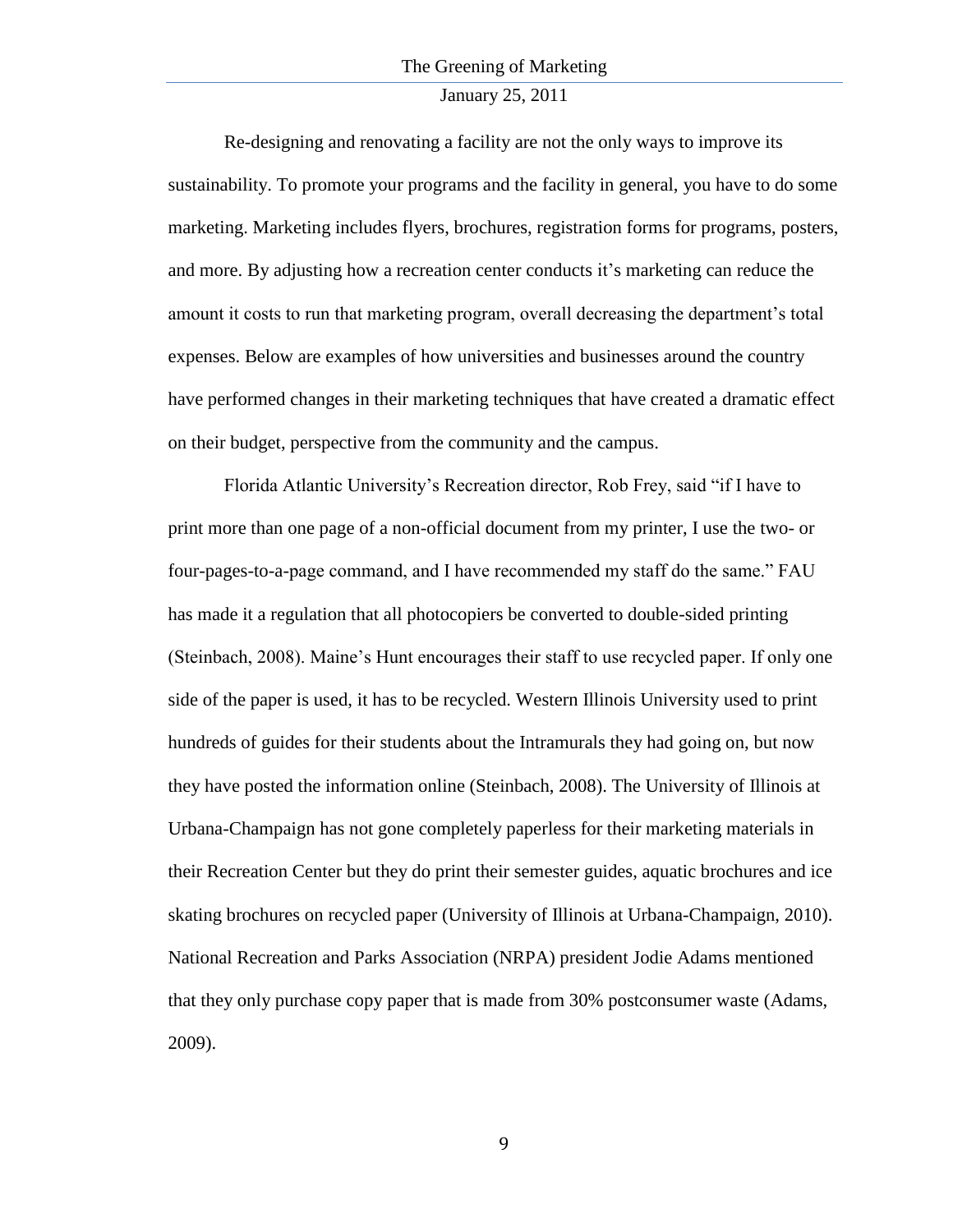## January 25, 2011

For businesses it is hard to not print material for meetings or conferences. Without that printed material, the chances of potential clients remembering a business" information is slim to none. A way to avoid printing is with the use of kiosks. NRPA has provided all of the information and marketing materials that is presented at conferences on these kiosks and the attendees are able to download the material they want (Everett, 2009). Along with the kiosks, for those conferences, the attendees are encouraged to register online. For the ones that fax or mail their registrations in, they are charged a processing fee (Everett, 2009).

As much as businesses and recreation centers try, eliminating all print material is almost impossible. Therefore, if it is completely necessary to print, then companies should consider a couple options for printing. The first would be to use soy ink cartridges. Soy ink cartridges are made from non-toxic soybean oil, the same that used in cooking oils, dressings and thousands of foods and beverages (Proia, 2001). By using soy ink, departments are not only using natural products, but also helping with American agriculture. Proia lists reasons as to why it is beneficial to use soy ink:

- 1. Creates a rich, vivid color that pops off the page
- 2. Helps prevent pollution
- 3. Comparably priced to most petroleum-based inks.
- 4. Accessibility: 25% of the nation"s offset printers use them
- 5. Safe, sustainable, and renewable resource. A second option would be to purchase 100 percent recycled toner cartridges like

the NRPA has chosen to do (Adams, 2009). Once a cartridge is empty, be sure to remember to recycle it. Ball State University has installed 65 new televisions around their new recreation center and on these televisions they have the ability to have their programs and announcements scrolling throughout the day. These televisions are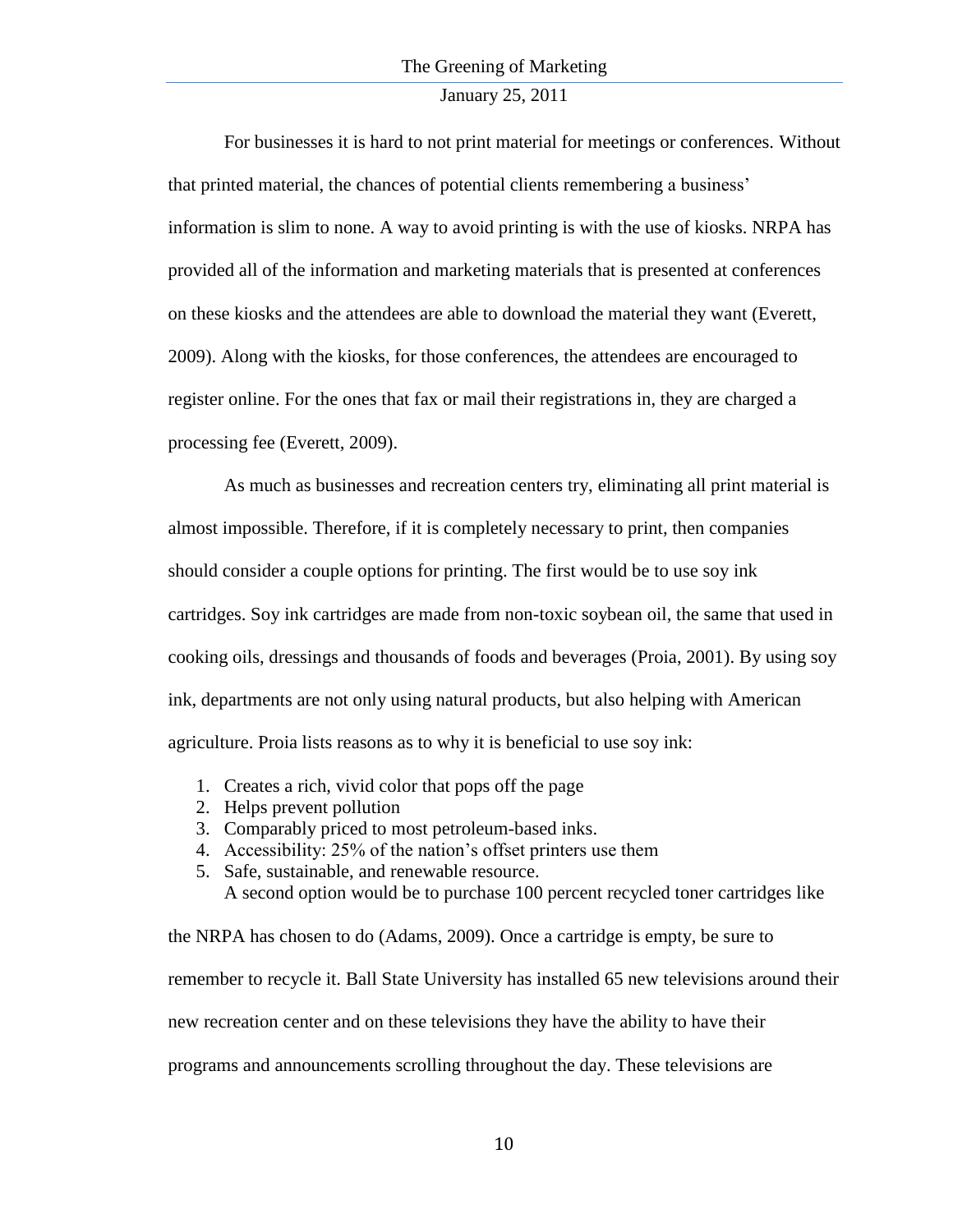reducing the number of print material that needs to be produced. Also, they are on a timer so that when the building is closed, the televisions turn off and save money on the bills.

Recreation centers may choose varying channels when marketing promotions including word of mouth, handouts, websites, cold-calls, text messages, or letters. One that has become popular is the use of social networks such as Facebook and Twitter. This is a cost-free place to do marketing and promoting. The University of Utah in 2008 had 500 season tickets to sell and after posting an announcement on their Facebook page, within two hours, all 500 tickets were sold (Steinbach, 2010). Having the capability to reach hundreds of individuals through these networks, a department has the opportunity to provide information about upcoming events, scores from previous games, or cancellations of programs at no cost.

At a typical university, after marketing programs to patrons, if they are interested in what you are offering, they will need to register for it. Some universities are still utilizing the paper registration method, but research shows that organizations can routinely save between 80-90% by utilizing an online registration method instead (TelSpan, 2009). You are not only saving the paper from the registration itself, but you are saving time for your personnel and money. If credit cards are being used for the registration, the online version has the ability to process those payments in real time instead of having to wait for a person to process it manually. This is also very convenient for your patrons. When they are ready to register for your program, if the office is closed, they would be out of luck for that day at least if paper registrations were in use. However,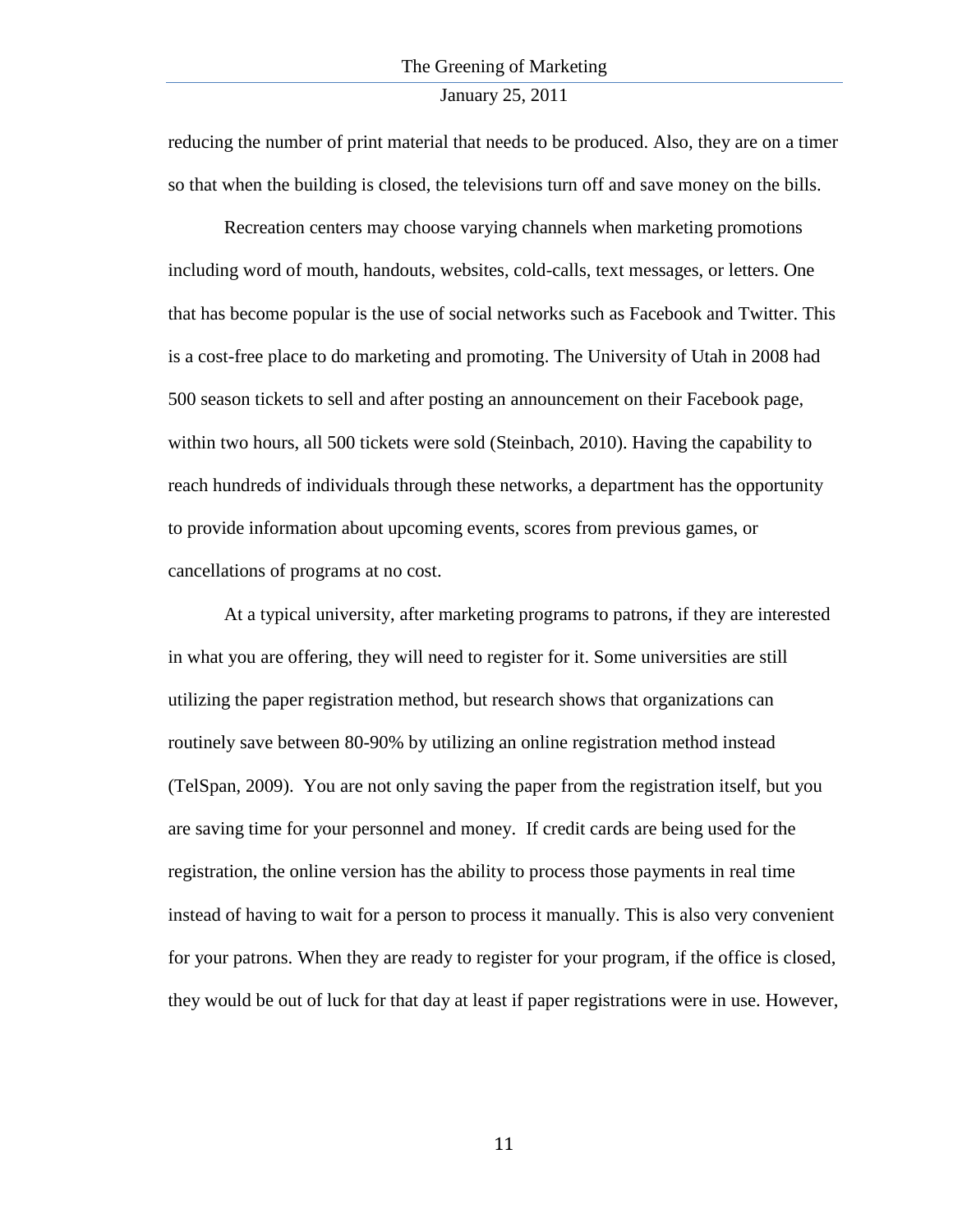with online registrations, it is available for the patron whenever they get the chance to complete the registration.

#### **Discussions and Limitations**

The purpose of this research was to help recreation centers understand the importance of going green and different ways they can implement green strategies into their daily routines. Though many reasons as to why a campus should consider the different transformations that they could implement, there is also a downside for any changes. The same concerns that appear for general construction projects will appear for a sustainable project. These concerns are zoning requirements, permits, unexpected budget cuts, or a failure to complete it on time (Kennedy, 2010). I feel the biggest concern for both sustainable and general construction projects are the unexpected budget cuts. If the plans show that you are going to have treadmills in your facility that will power the entire fitness center, and the word gets out that you are intending on having those, when they do not show up because of budget cuts, the patrons will get disappointed. The true determination if the facility really fulfilled their sustainable goals is not when the center first cuts the grand opening ribbon and the patrons come piling in, it is when the first few months, or even days have passed and the population and staff can truly tell the difference in the facility and budget.

If a recreation center decides to go green and add some new processes to their daily procedures, then they must decide how they are going to fund them and which changes they are going to make. As discussed, a variety of universities have instituted a student fee that helps pay for the construction fee. By implementing this, the users are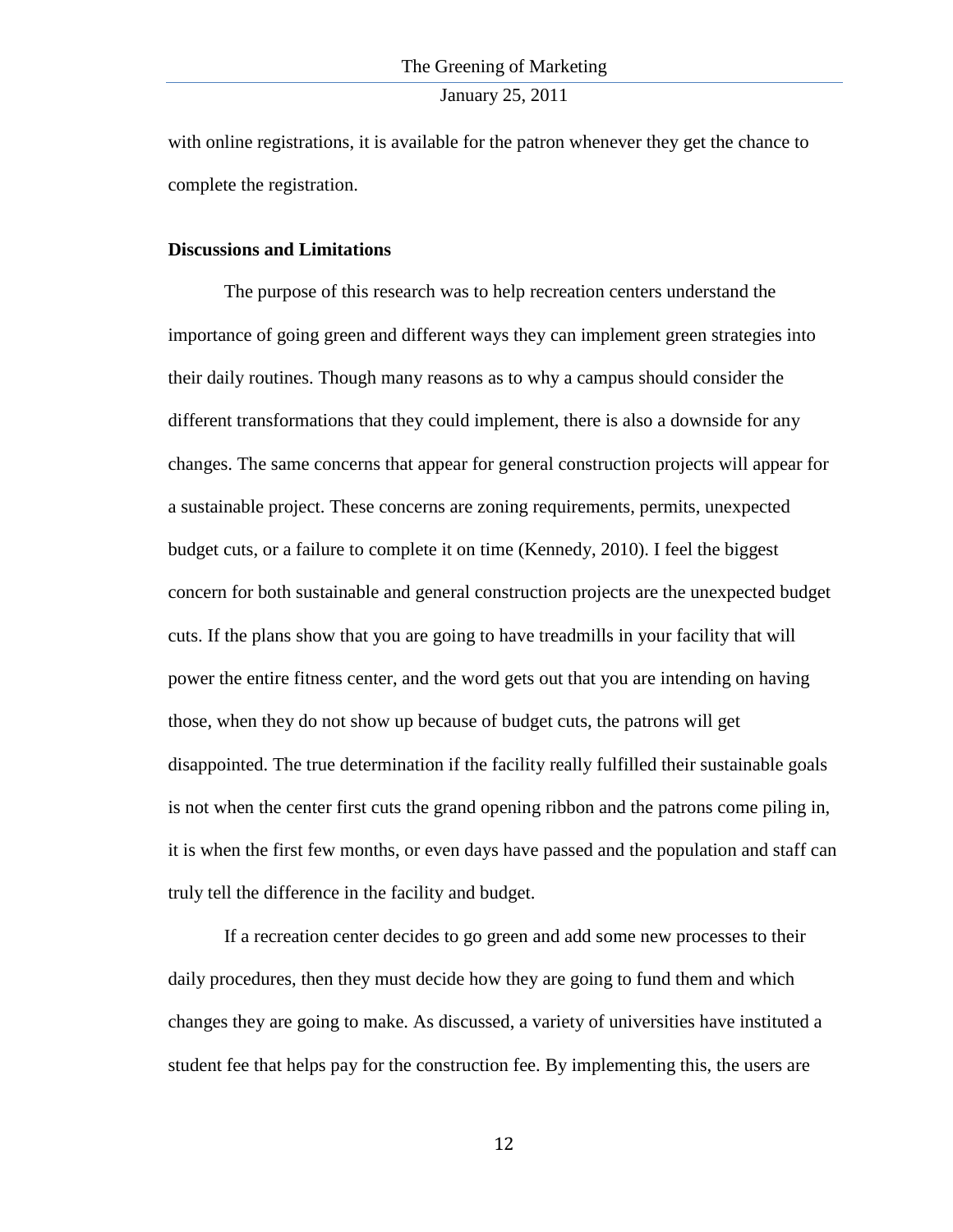#### January 25, 2011

helping pay for the facility itself. I feel that this is a perfectly logical operation to run. The faculty and staff members, alumni, and possibly community members all have to pay a fee to use the facility, why should the students be any different. Alumni could say that they have paid their tuition in the past and possibly donating money currently and the faculty and staff put in the time to teach the students so they shouldn"t have to pay. But with the economy today, you an almost never attend any event or join a club for no cost. Therefore, having the students pay a fee is a great idea of how to help pay for the facility.

When making the determination on what changes to make there are huge ones, or quite small ones. If you have the privilege of having a bigger financial pocket, then go for the bigger changes such as solar panel ceilings, or install televisions to promote your programs instead of printing out thousands of recreation guides. If you do not have the funds to try out these dramatic changes, then try the smaller changes such as having recycle bins around the facility for bottles and paper, and using the other side of the paper for printing. There are hundreds of changes that a university could make to go green if they truly wanted to. Funding should never be the reason that something is not attempted to better the environment and the university.

With the amount of information that was found pertaining to this particular topic, there were some limitations that were also uncovered. The first limitation that was discovered while conducting this research was that there is not a lot of information found on the number of universities that have gone green within the last few decades. By having that information you would have been able to see that it is a greater trend than just a few universities making a small change here or there. If a university were on the fence of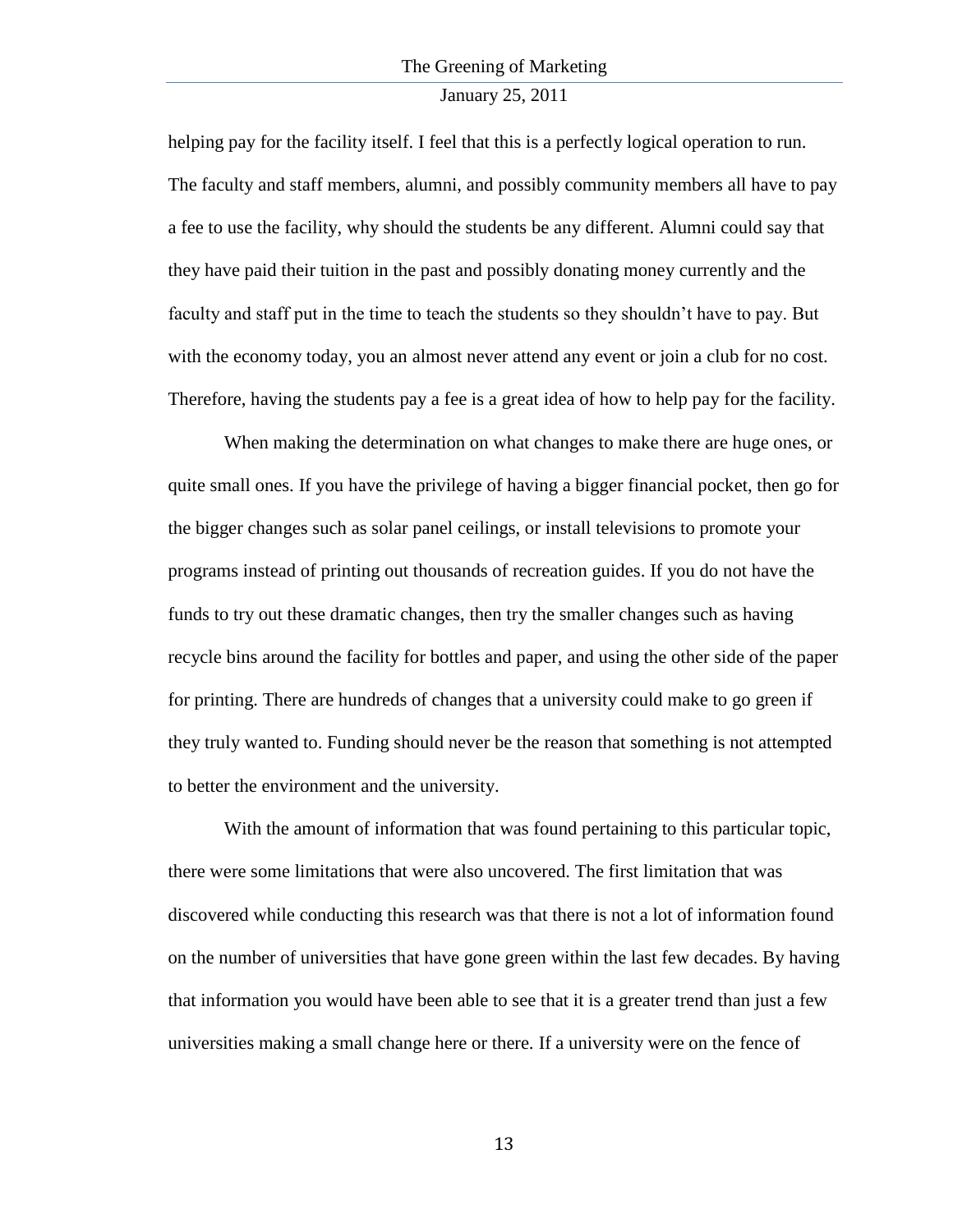going green, having other universities to benchmark their changes would be helpful. This information would also make it a stronger topic to debate.

A second limitation that I discovered was the lack of primary data. All of the information that was presented in the paper was pulled from outside sources and used to create a strong background of the topic. If primary data was found, a specific topic could have been focused on and targeted versus having a broad view of the entire topic of going green. With the use of primary data, the information that was being searched for to answer the questions listed in the purpose of study section above could have been answered specifically.

The final limitation that was found in the research was the amount of information that was readily available about the number of patrons that were at the facility after a recreation center went green. Having information stating that the number of patrons increased by 10% every year after the new facility and green aspects were implemented would have given a hard number proving that these tactics work. In the planning process, universities usually require the recreation center to give a projection on what their participation statistics will be because of the construction of the new facility. This way the recreation center and university can see that they have reached their goals. To overcome these limitations in future studies, I would suggest conducting a student that collects primary data with the focus on universities that have gone green versus not, creating specific search questions for the survey that will directly support your research, and what the percentage of user usage was before and after the transformation to a sustainable facility.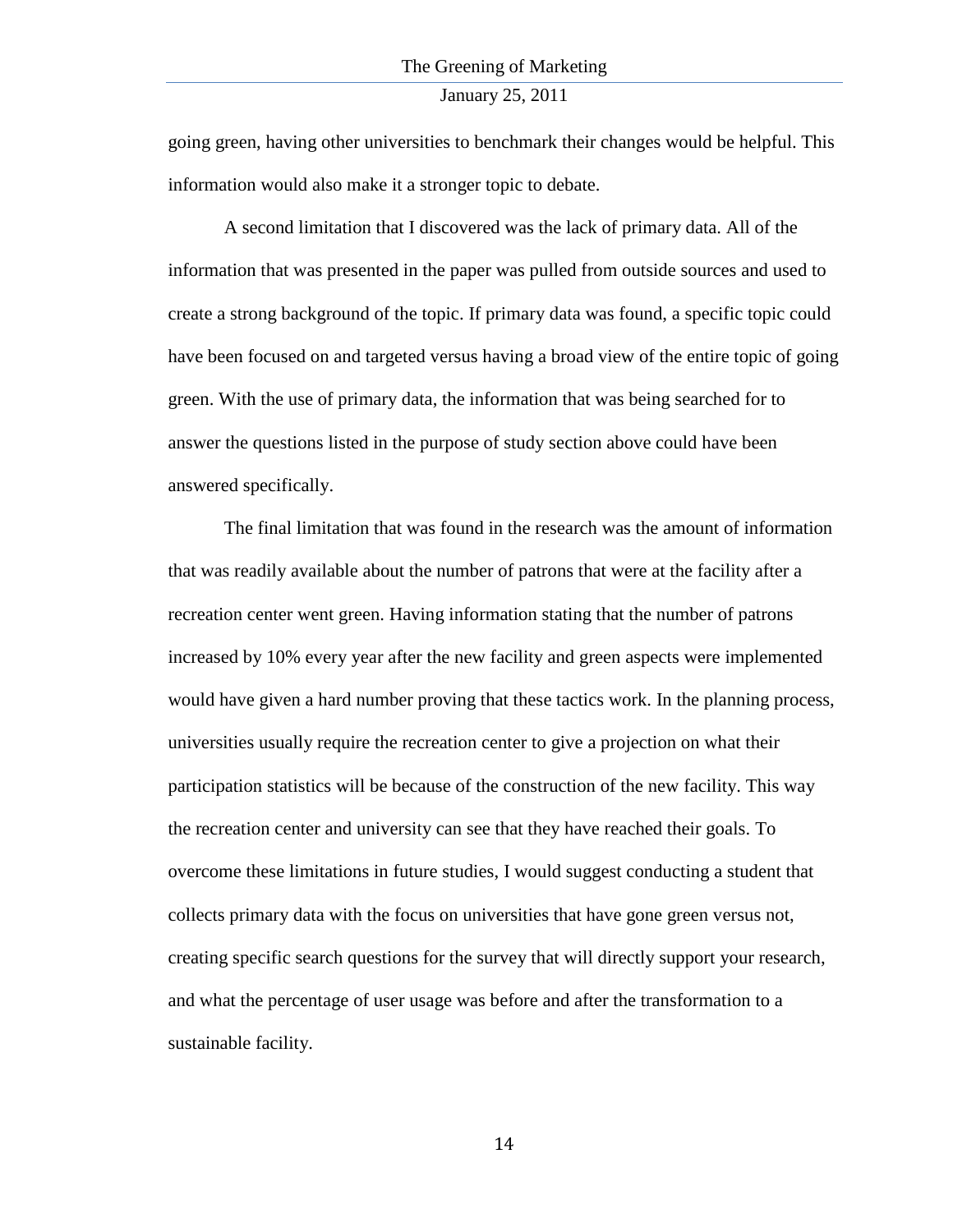## **Conclusion**

After researching ways that universities and business have performed to go green, I see that there is no reasons as to why companies would not want join in this trend. Changing the light bulbs in your facility, or the ink in your printer are small adjustments that you can make without demolishing the facility completely and still create a positive effect. With some universities and companies unaware of the outcomes that could result in making these changes creates a potential market for the businesses that provide these improvements to gain clients. By sharing the basic changes first and then selling the major adjustments, companies such as Woodway, could create a lot of new business for themselves.

With the economy today, it is important to save every penny that you can. You will lose patrons that were previously associated with your recreation center because they refuse to pay the increased membership fees. However, as a department if you are one of the many that have transformed to a more green facility, you can use these changes to sell your membership. Once the patron knows exactly what they are paying for, they are going to be more likely to join because they know they are becoming a member of a facility that is not harming the environment as much as others.

You cannot stop marketing completely or you will lose the amount of information about your programs and facility that is surrounding the community and campus. As stated above, Recreation Services at Ball State University is a great example of how their marketing department is starting to go green. Departments don"t have to go out and purchase expensive software and televisions to go green, just reduce the amount of print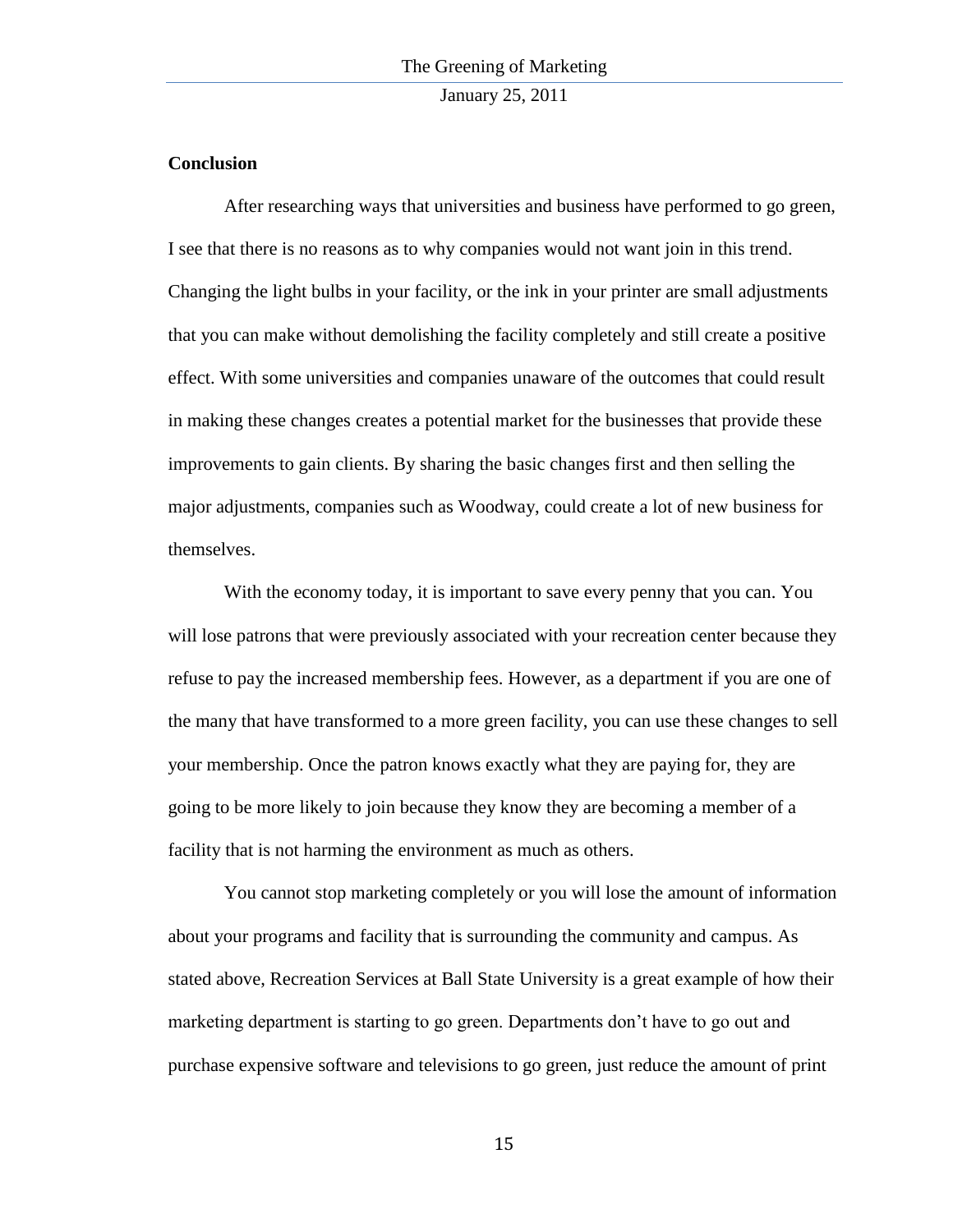#### January 25, 2011

material that you create. By developing one general poster that has the information about your website and the department that you are representing will let the patrons know that to get more information about that program, I should go to the website. But, if it is in your budget to create give away prizes, then incorporate two ideas into one. For example, if you are creating a promotional t-shirt to give to the campus, place your website, phone number or a summary of the programs you have to offer on the back or in the design. This way the patrons will get freebies and the information in one.

For future research I would suggest at least four things. The first would be to use primary data as well as secondary data. By creating questions for your study it will provide the researcher direct answers will create a more powerful study. Secondly, when collecting that primary data, send the questionnaire to both public and private universities. This will obtain the information about the type of universities that are making these changes. Next, I would suggest sending those questions to recreation centers that have just been renovated as well as ones that are aged. This will give you data as to why the facilities decided to make the changes and reasons as to why the others have held back. Finally, I would suggest working with multiple facilities that you know have gone green, and study them for at least one ear after their transformation. After this year, you will be able to compare the savings the department made from those changes. With this information, other centers will be able to see comparable data to help make their decision to go green. I truly believe that implementing some techniques into your facility that establishes yourself as a green friendly center will be both beneficial to the facility itself, and the environment as a whole.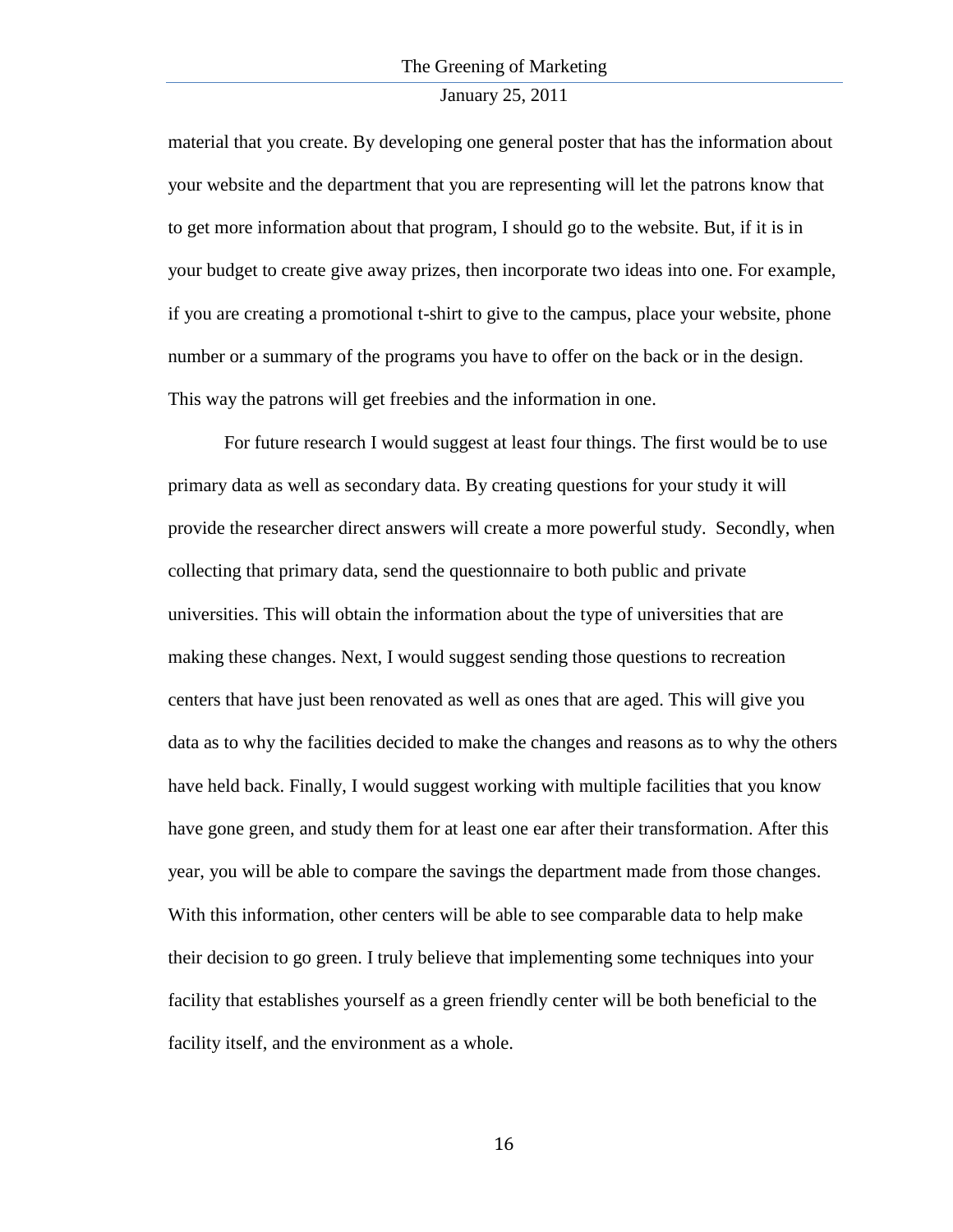## References

Adams, J. (2009). The need to go green. *Parks and Recreation*, *44*(2), 2-5.

- Ball State University. (2010). *Student enrollment*. Retrieved from http://cms.bsu.edu/About/FactBook/Enrollment.aspx
- Case, S. (2007). Offices go green. *Government Procurement*, *15*(5), 26-29.
- Dabbs, S. (2010, August 30). *Csuf going green*. Retrieved from http://www.dailytitan.com/2010/08/30/csuf-going-green/
- Denmon, D. (2010, August 30). *Students generating power on unt campus*. Retrieved from http://www.wfaa.com/news/local/Students-generating-power-on-UNTcampus-101837293.html

Everett, D. (2009). Meet and go green. *Parks and Recreation*, *44*(5), 53-54.

*Go green with green living*. (2007). Retrieved from http://www.americagoinggreen.com/

- Gordon, K. (2008). Go for the green. *Entrepreneur*, *26*(3), 80.
- Kampf, S. (2010). Impact of college recreation centers on enrollment. *Recreational Sports Journal*, *34*(2), 112-119.
- Kennedy, M. (2007). Go green. *American School and University*, *80*(4), 22.
- Kennedy, M. (2010). Overcoming obstacles to going green. *American School & University*, *82*(6), 14-19.
- Look Great, Lose Weight, Save Money. (2010). *Going green statistics*. Retrieved from www.lookgreat-loseweight-savemoney.com/going-green.html
- Marsan, C. (2007). Building go green, employees see red. *Network World*, *24*(47), 1, 26.
- Merriam-Webster. (2011). *Definition: sustainable*. Retrieved from http://www.merriamwebster.com/dictionary/sustainability
- Nelson, G. (1980, April). *Earth day '70: what it meant*. Retrieved from http://www.epa.gov/history/topics/earthday/02.htm
- Proia, J. (2001). *Going green with your marketing materials*. Retrieved from http://www.graphic-design.com/DTG/Business/greenprint.html